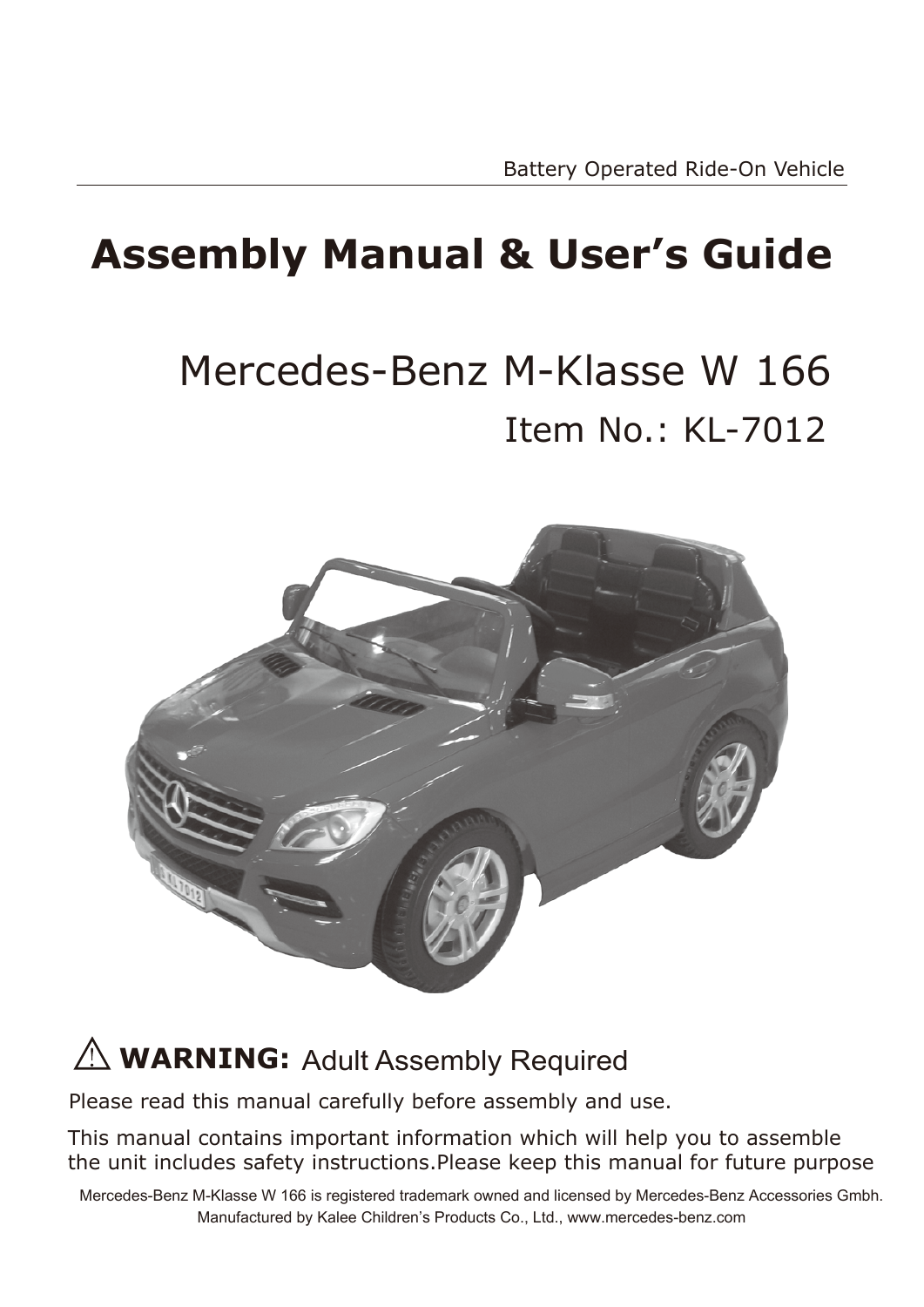#### **Vehicle / Battery Specifications:**

Age: 3 years and up Maximum Capacity: 40kgs / 88 lbs Speed: 2.2-2.8mph

Battery Type: Sealed lead-acid rechargeable, 12Volt 7Ah

Charging time: Always charge the battery for 8-10 hours before first use and when recharging is needed. Never charge for more than 20 hours.

Power input for Charger: A/C 100-240 Volts, 60Hz Power output to Battery: DC 14Volts, 1000mA

### **WARNING:**

- 1. Use the toy only on flat surfaces, such as sidewalks, driveways or playgrounds. Never ride the vehicle in dangerous places such as busy streets, roads or highways.
- 2. Never use/ride/play near swimming pools or other bodies of water.
- Never ride the vehicle in muddy or sandy areas. Never ride in hilly 3. areas or on steep slopes. This vehicle was made to operate on dry leveled ground.
- Never ride in the dark or in dimly lit areas. 4.
- Clean the vehicle only with a damp cloth and never submerge vehicle 5. in water or spray with water directly from a hose.
- 6. Do not exceed the recommended weight limit of 40 kgs / 88 lbs.
- 7. To avoid suffocation of children please destroy all plastic bags after assembly of the vehicle.
- 8.If vehicle is equipped with a forward / reverse switch, never press this switch while vehicle is in motion. Always stop the vehicle before switching directions.
- 9. This toy should be used with caution since skill is required to avoid falls or collisions causing injury to the user or third parties.
- 10. The charger used for the vehicle are to be regularly examined for damage to the cord, plug, enclosure and other parts, and in the event of such damage, they must not be used until that damage had been repaired.
- 11. The toy should be used with caution since skill is required to avoid falls or collisions causing injury to the user or third parties.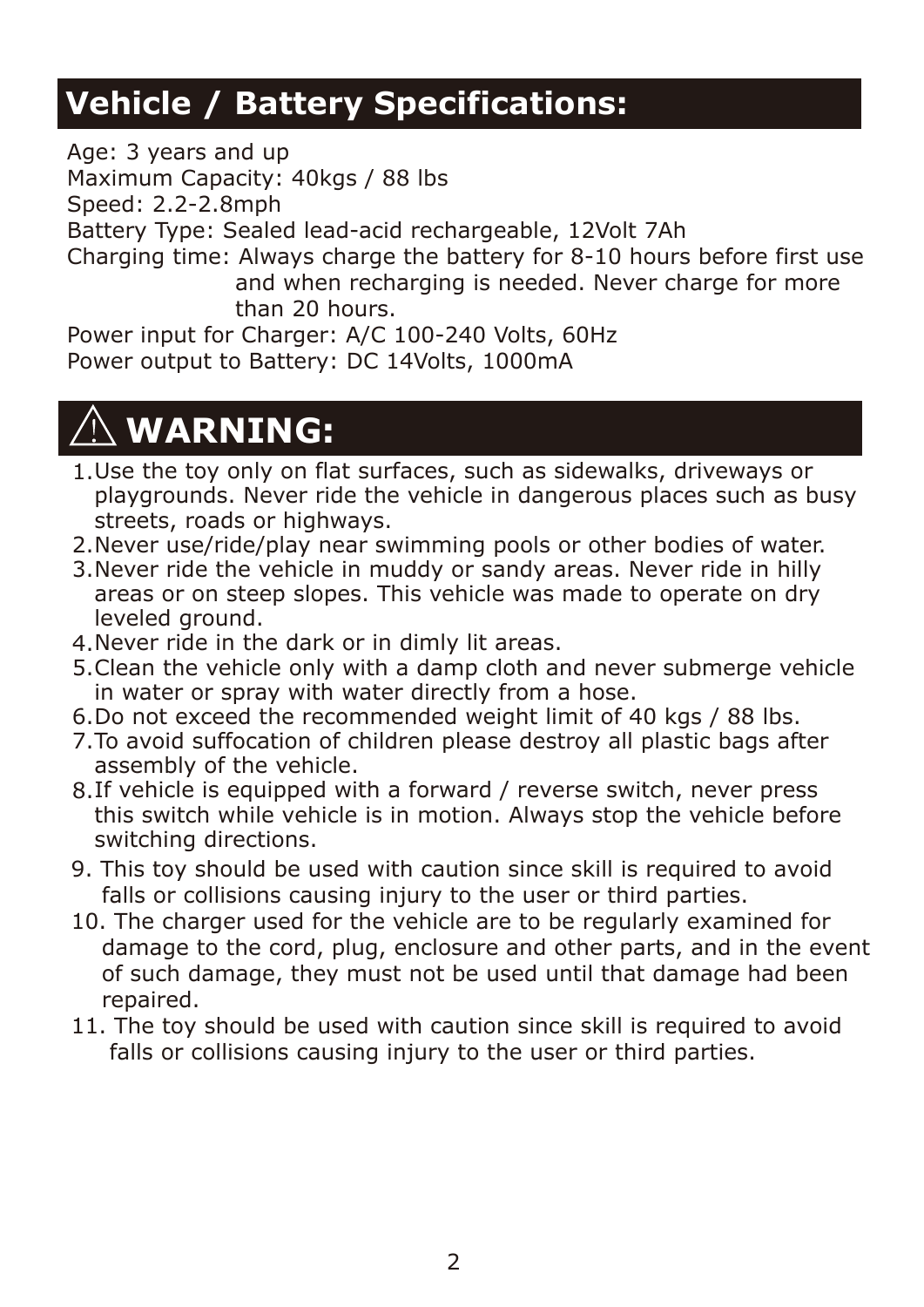### $\bigwedge^\prime$ CHARGING CAUTIONS:

- The charger is not a toy. Do not allow children to play with the charger or to recharge the battery.
- Turn the power switch to "OFF" when charging.
- Before the first use, you should charge the battery for 8-10 hours. Do not charge the battery for more than 20 hours to avoid overheating the charger.
- It is normal for the charger to feel warm during charging. If the charger feels very hot, stop charging, unplug the charger and check the battery and charger.
- Use the charger in a dry location only and store in a dry location when not in use.
- Regularly check the charger, battery and their connectors for excessive wear or damage each time you charge the battery. If damage or excessive wear is detected, do not use the charger or the battery until you have replaced the worn or damaged part.

### **BATTERY SAFETY WARNING:**

- Only use the battery and charger supplied by the manufacturer.
- Do not connect the battery terminals directly together. This will cause the battery to short-circuit.
- Never short-circuit the battery terminals or modify the electrical system. Alterations may cause a fire resulting in serious injuries.
- Do not mix old and new batteries or batteries of different types.
- Remove batteries during long periods of non-use. Always remove batteries from the product. Dispose of batteries safely. Do not dispose of batteries in fires. The batteries may explode or leak.
- If removable, rechargeable batteries are used, they are only to be charged under adult supervision.
- Recharge the battery fully before storage, then charge it every 3 months to extend the life of the battery.



## **Caution: Caution:**

This ride on vehicle is equipped with a built-in thermal circuit breaker. The thermal circuit breaker is a self-resetting safety device which automatically "trips" and shuts down the operation of the vehicle if it is overloaded or the driving conditions are too severe. Once the circuit breaker has tripped it will automatically reset itself after approximately 25 seconds and allow the rider to resume normal operation.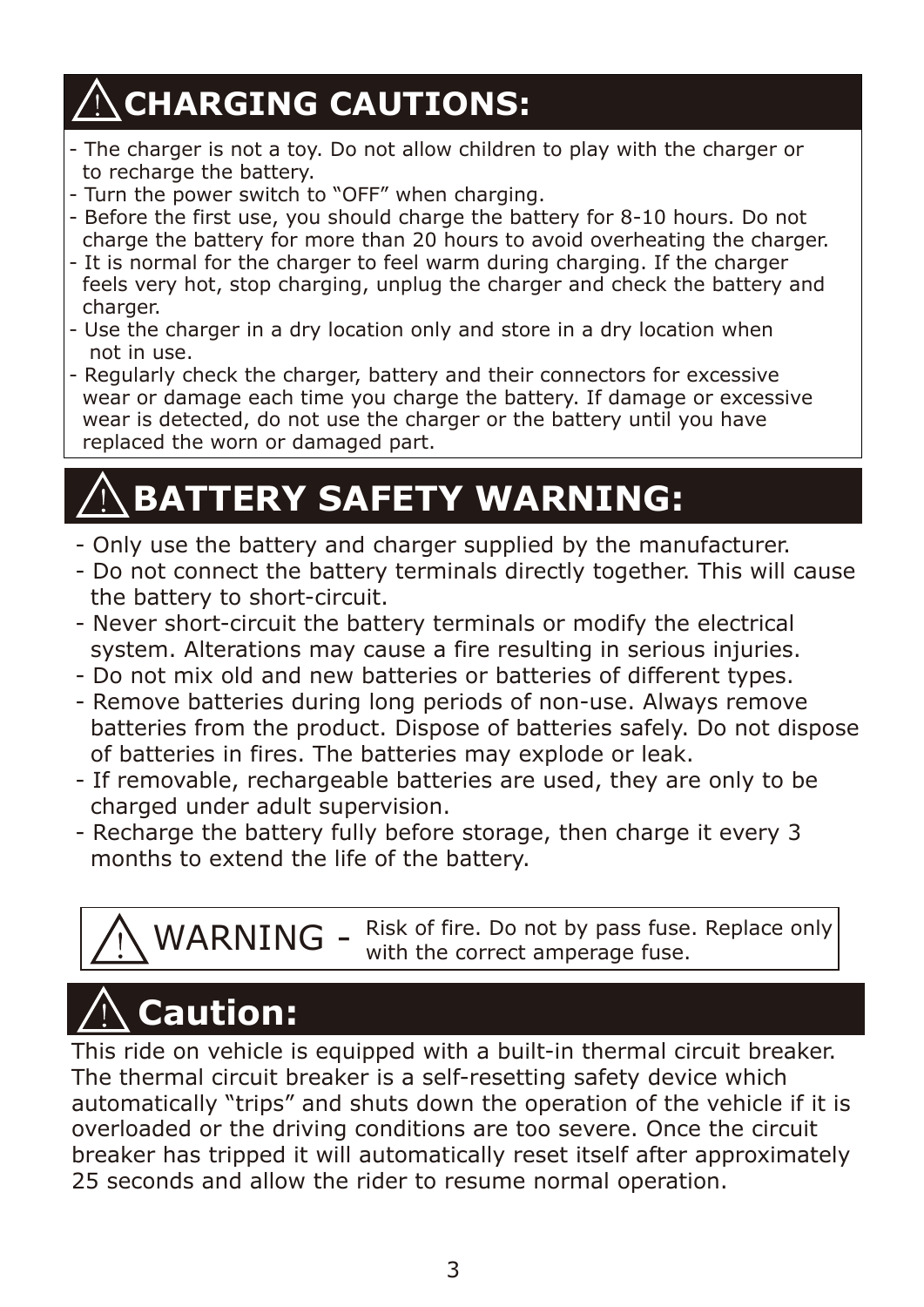#### **Part List:**

| No.            |       | Description            | Qty     |
|----------------|-------|------------------------|---------|
| $\mathbf{1}$   |       | Body                   | 1 pc    |
| $\overline{2}$ |       | Charger                | 1 pc    |
| 3              | $  8$ | Radio line             | 1 pc    |
| $\overline{4}$ |       | <b>Rearview Mirror</b> | 1 pairs |

#### **How to assemble the vehicle:**



 $\bullet$  Attach the Rearview Mirror (#4) onto the windshield of the vehicle.



- The vehicle is shipped with the battery unplugged. It must be connected before the first use.
- The battery is located in the seat compartment of the body.
- Unscrew the prefixed screw on the back of the seat with screwdriver(not included).
- Connect the red cable to the Thermal Circuit Breaker device.
- Place the seat and tighten the screw with screwdriver.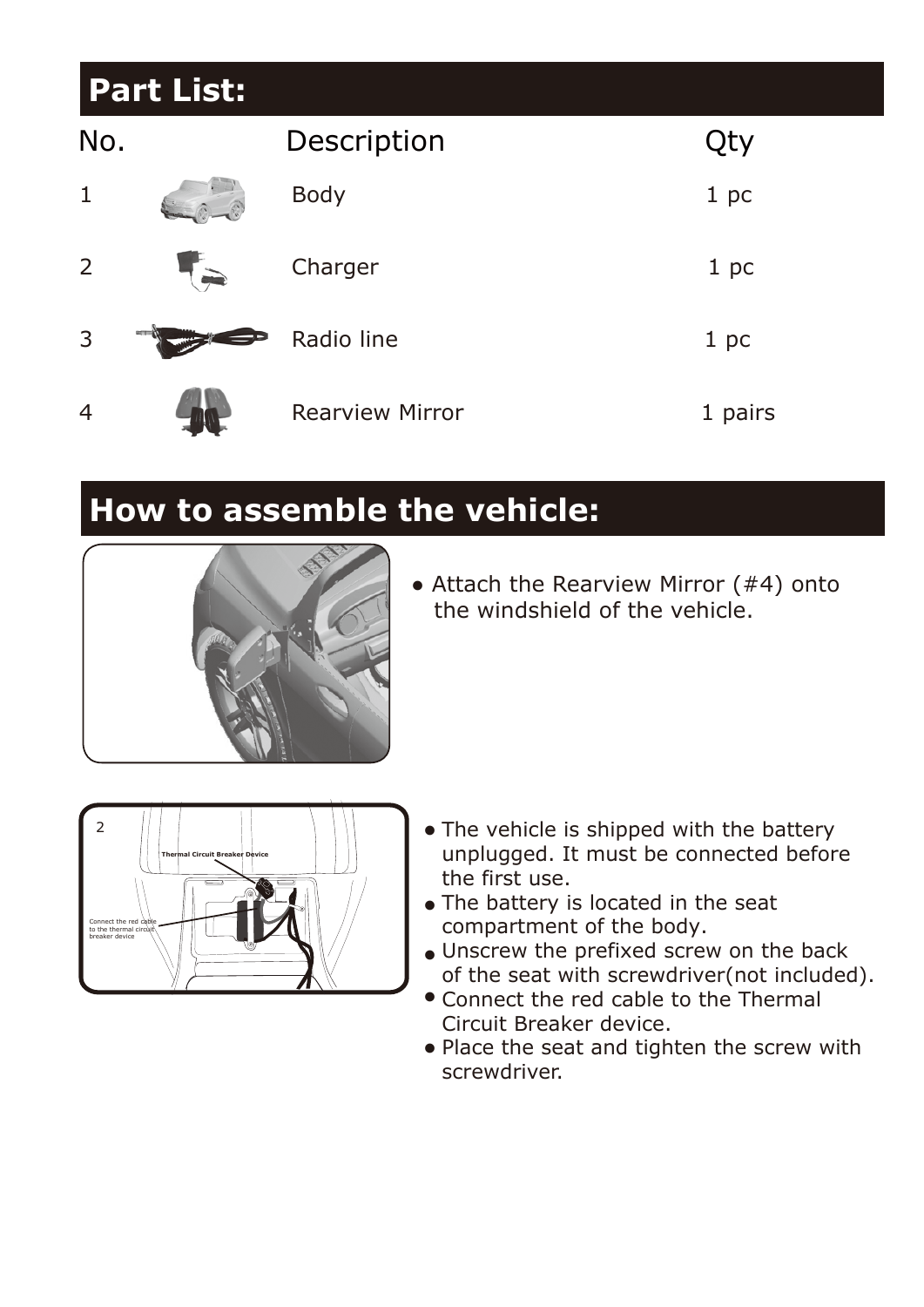#### **Operation of the Vehicle:**





- 1. Make sure the battery is fully charged and the red plug is connected to the battery plug under the seat.
- 2. Locate the direction switch to the right of the steering wheel. Push the direction switch to "F" and press the accelerator pedal, vehicle will move forward. Headlights come on while vehicle is moving forward.
- 3. To stop the vehicle remove foot from accelerator pedal. When stopped pull the direction switch to "B", then press the accelerator pedal, vehicle will move backward. The taillight will come on while moving backward.
- \*\*\*NOTE: Do not change directions while the vehicle is in motion\*\*\*
- 4. Steering Wheel: Press the buttons in the middle for different driving sounds.
- 5. MP3 Plug-in: Plug in MP3 to play music. Audio Line  $(43)$  included with the car.

#### **Charging the Battery:**



- The socket for charging the battery is located near the seat.
- Connect the charger plug into the DC jack, then plug the charger into a household outlet.
- Charge the battery for 8-10 hours. Never charge more than 20 hours.
- When the battery is fully charged, unplug the charger and store it in a cool and dry place.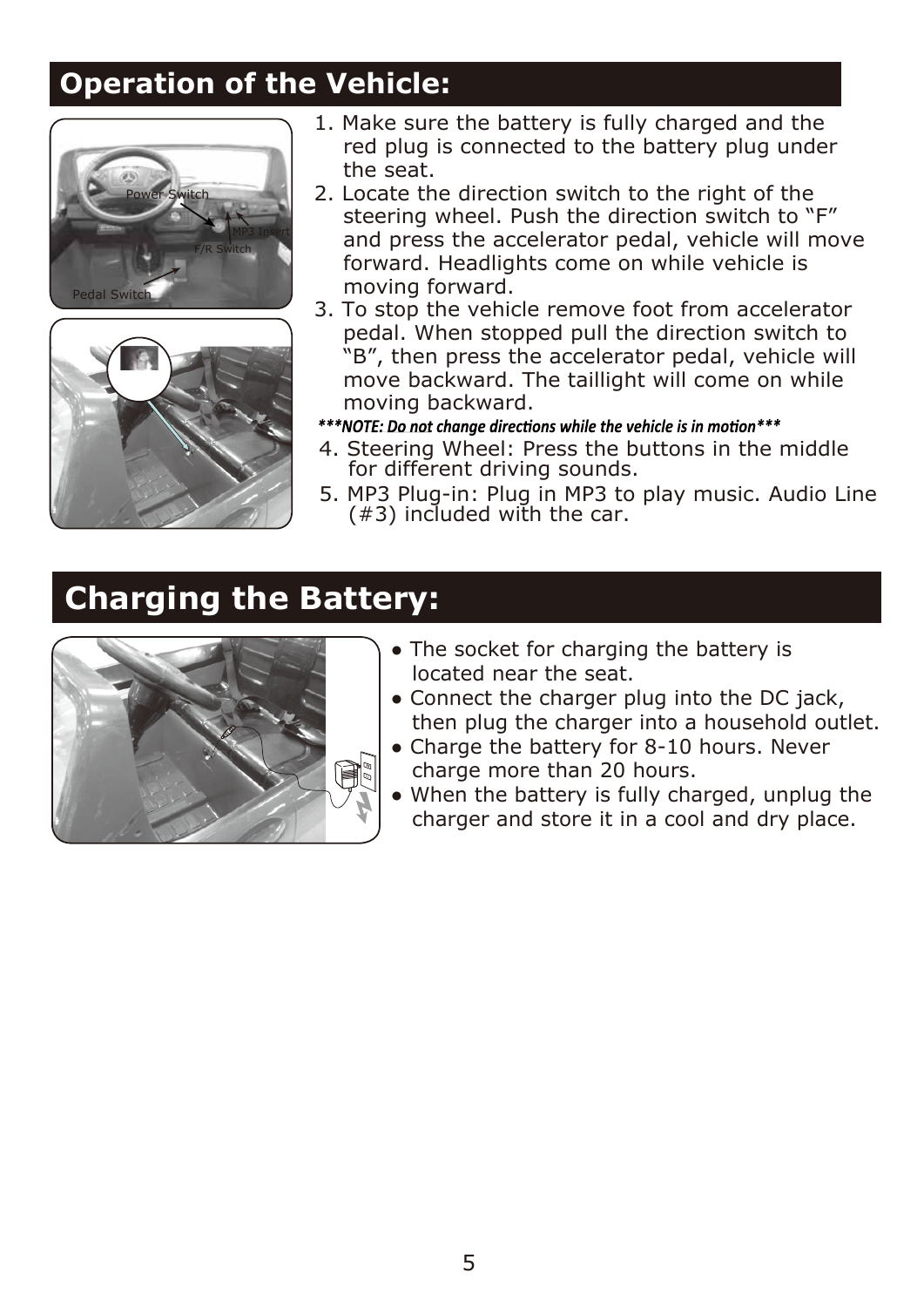#### **Maintaining your vehicle:**

- It is a parents responsibility to check main parts of the vehicle before use. Regularly examine the vehicle for potential hazards, such as the battery, charge cable, cord and plug. Ensure screws are tightened. If there are any damages, the vehicle must not be used until these damages have been properly repaired or replaced.
- Occasionally use a lightweight oil to lubricate moving parts such as the wheels and steering linkages.
- Keep the vehicle in an upturned position, do not overturn or incline it. It is recommended to store the vehicle indoors when not in use. If stored outdoors, the vehicle needs to be covered by a tarp for protection against weather elements.
- This toy should be kept away from fire. Keep the vehicle away from sources of heat, such as stoves and heaters. Plastic parts may melt. While charging ensure all flammable liquids are well away from the vehicle.
- ADULTS ONLY to recharge the battery after each use. Recharge the battery at least once a month when the vehicle is not being used.
- Use a soft, dry cloth to clean vehicle.
- *DO NOT* use any chemical liquids to clean the plastic surface of the vehicle.
- *DO NOT* wash the vehicle with soap and water.
- DO NOT drive the vehicle in rainy or snowy weather. Water will damage the motor, electric system and battery.
- When not in use all electrical sources should be turned off. Press the power switch to the "OFF" position to turn the power off. Also disconnect the battery connection under the seat.
- Please do not change the structure of this product and circuit system.
- *DO NOT* use the vehicle for other purposes except riding.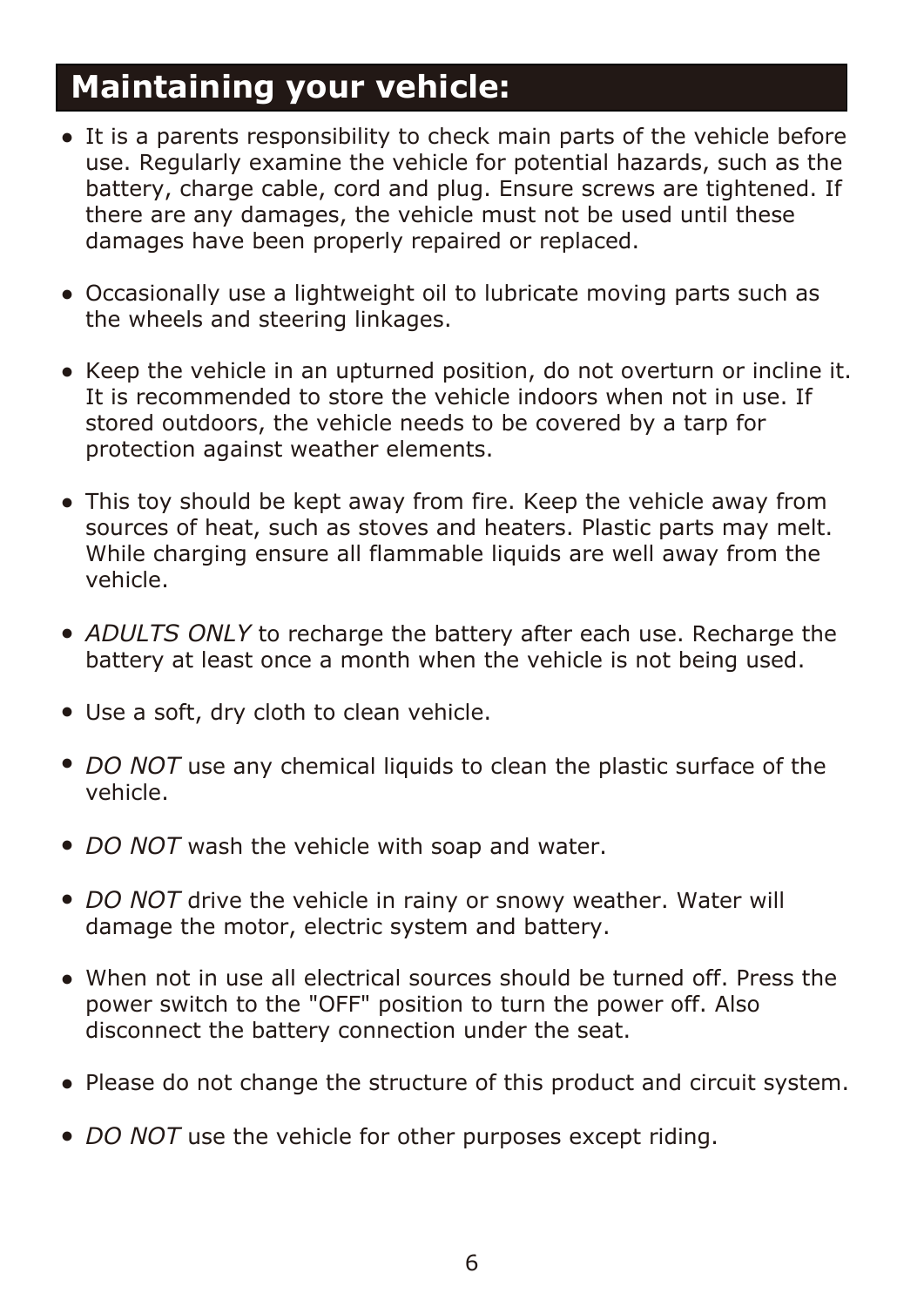#### **Safety Precautions:**

- 1. While riding, adult supervision is required at all times.
- 2. Always wear a helmet when riding.
- 3. Do not ride near roads or on the footpath.
- 4. It is not recommended to drive the vehicle on wet surfaces or on slopes greater than 15 degrees.
- 5. It is recommended to ride this vehicle on smooth surfaces only.
- 6. Do not use this vehicle outdoors when it is raining.
- 7. Make sure you come to a complete stop before changing directions from forward to reverse.
- 8. Don't allow children to operate the charger or play with the battery.
- 9. Clean the vehicle with a dry cloth only.
- 10. Please follow the correct weight and age limits allowed to driver this vehicle.
- 11. It is prohibited to change the circuit or add other electric parts.
- 12. Adults must teach their children about safe driving procedures.
- 13. Please turn the power off when not in use.
- 14. Check the seat to ensure it has been fitted and secured with a bolt before driving.
- 15. Inspect all wires and connections of the vehicle perodically.
- 16. Charging the battery should only be done by adults.
- 17. Charging plug is located the bottom of the vehicle.
- 18. In order to avoid accidents, please ensure the vehicle is safe before driving.
- 19. Do not let any child touch the wheels or be near them when the vehicle is moving.

## **WARNING:**

To reduce the risk of injury, adult supervision is required.

Never use on roadways, near motor vehicles, on or near steep inclines or steps, swimming pools or other bodies of water. Always wear shoes and never allow more than 1 rider.

## **WARNING:**

**Choking Hazard!** Contains small parts. Not for children under 3 years old!

### **WARNING:**

Contains small parts, sharp points and sharp edges. Adult assembly required.

## **WARNING:**

Not to be used in traffic.

# **WARNING:**

This toy is unsuitable for children under 3 years due to its maximum speed.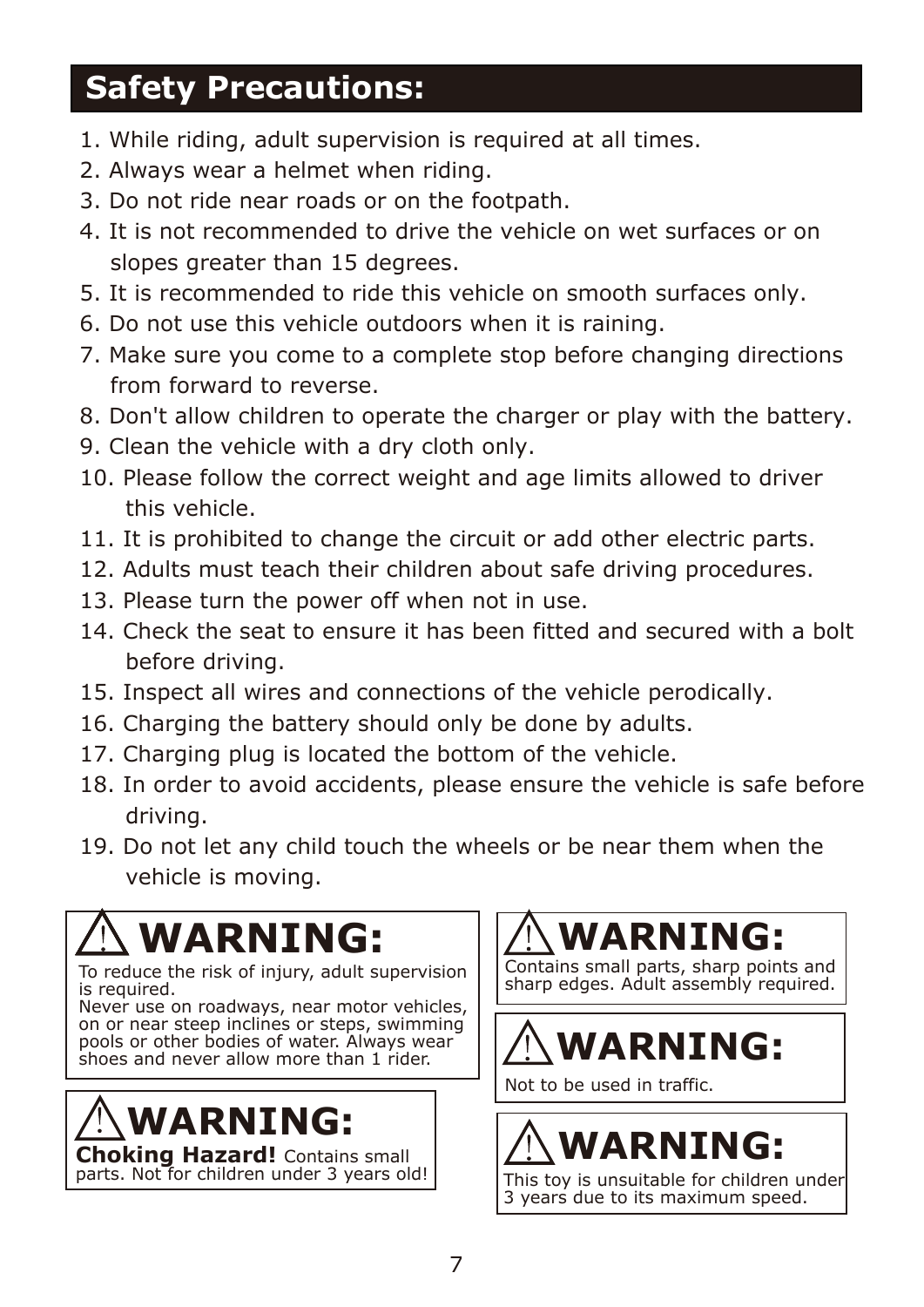#### **BOM List:**



- 1. Body
- 2. Seat
- 3. Steering wheel
- 4. Door knob
- 5. Rear Bumper A
- 6. Rear Light
- 7. 14. Rear turning light (Left & Right)
- 8. Rear Wiper
- 9. Empennage A
- 10. Rear Light receptacle (Left & Right)
- 11. Rear Light cover
- 12. Rear Bumper Bracket
- 13. Empennage
- 15. Rear Bumper
- 16. Rear Windshield
- 17. Rear Bumper B
- 18. Rear Windscreen
- 19. Rear Wheel
- 20. Rearview Mirror Right
- 21. 23. Front Radiator A (Right & Left)
- 22. Bonnet
- 24. Front Wheel
- 25. Front Bumper
- 26. Front Radiator B
- 27. Front Bumper A
- 28. Front Radiator C
- 29. Front Dadiator D
- 30. Front Light Cover (Left & Right)
- 31.36. Front Light receptacle (Left & Right)
- 32. Front Bumper Adornment
- 33. Front Wiper A
- 34. F/R Switch board
- 35. Push-to-start switch
- 37. Front Turning Light (Left & Right)
- 38. Rearview Mirror Left
- 39. Front Windshield
- 40. Front Windscreen
- 41. Front Bumper Bracket
- 42. Dash Board A
- 43. Dash Board B
- 44. Front Wiper B